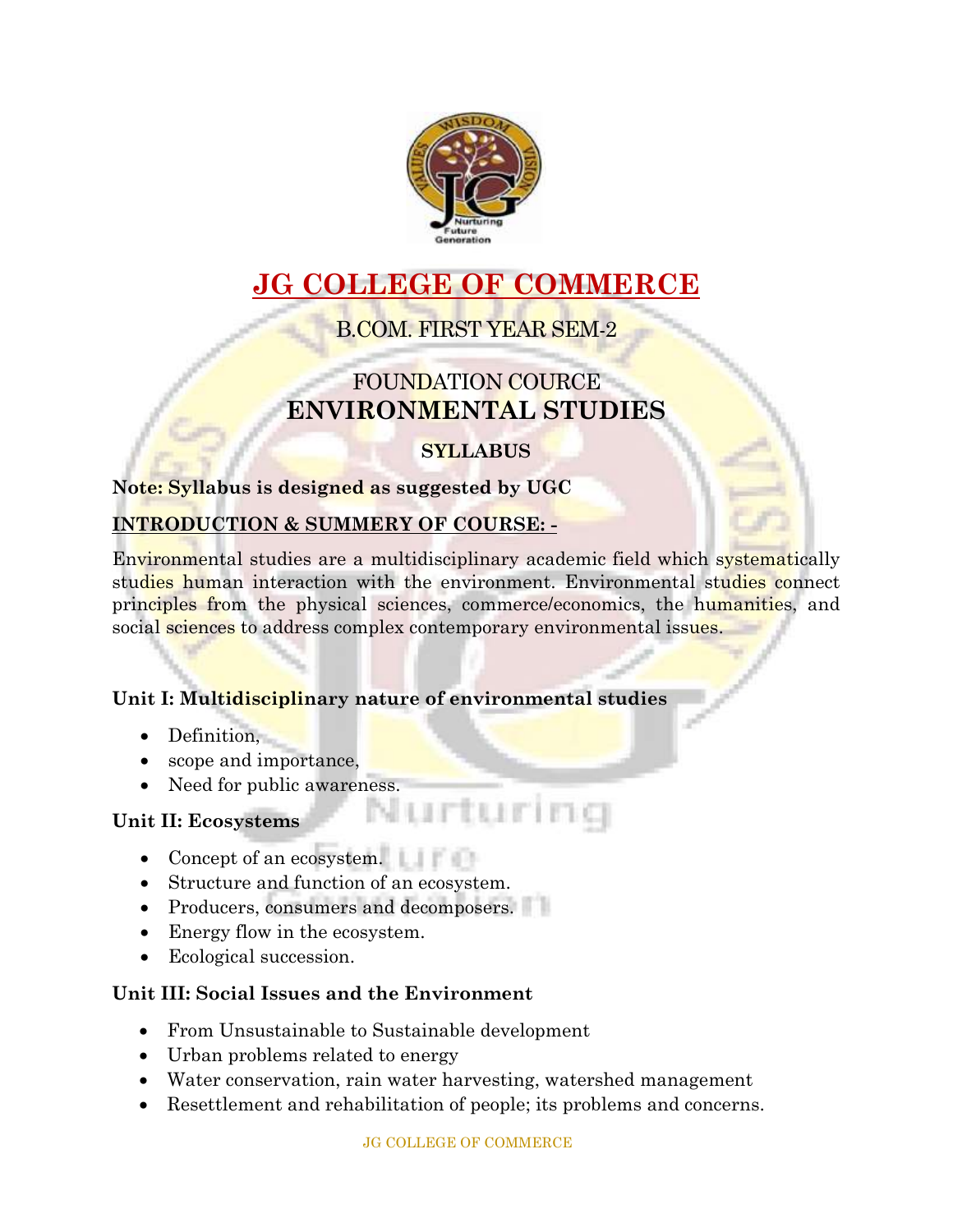- Case Studies
- Environmental ethics: Issues and possible solutions.

#### **Unit IV: Human Population and the Environment**

- Population growth, variation among nations.
- Population explosion Family Welfare Program
- Environment and human health.

## **SOME IMPORTANT LONG QUESTIONS: -**

#### **Q.1 Define Environmental studies. Explain the Scope and Importance of Environmental studies.**

**Ans.**

Environmental studies deals with every issue that affects an organism. It is essentially a multidisciplinary approach that brings about an appreciation of our natural world and human impacts on its integrity. It is an applied science as it's seeks practical answers to making human civilization sustainable on the earth's finite re-sources.

Its components include biology, geology, chemistry, physics, engineering, sociology, health, anthropology, economics, statistics, computers and philosophy.

#### **Scope:**

We see that our surroundings were originally a natural landscape such as a forest, a river, a mountain, a desert, or a combination of these elements.

Most of us live in landscapes that have been heavily modified by human beings, in villages, towns or cities. But even those of us who live in cities get our food supply from surrounding villages and these in turn are dependent on natural landscapes such as forests, grasslands, rivers, seashores, for resources such as water for agriculture, fuel wood, fodder, and fish. Thus our daily lives are linked with our surroundings and inevitably affects them.

Over the past 200 years however, modern societies began to believe that easy answers to the question of producing more resources could be provided by means of technological innovations.

For example, though growing more food by using fertilizers and pesticides, developing better strains of domestic animals and crops, irrigating farmland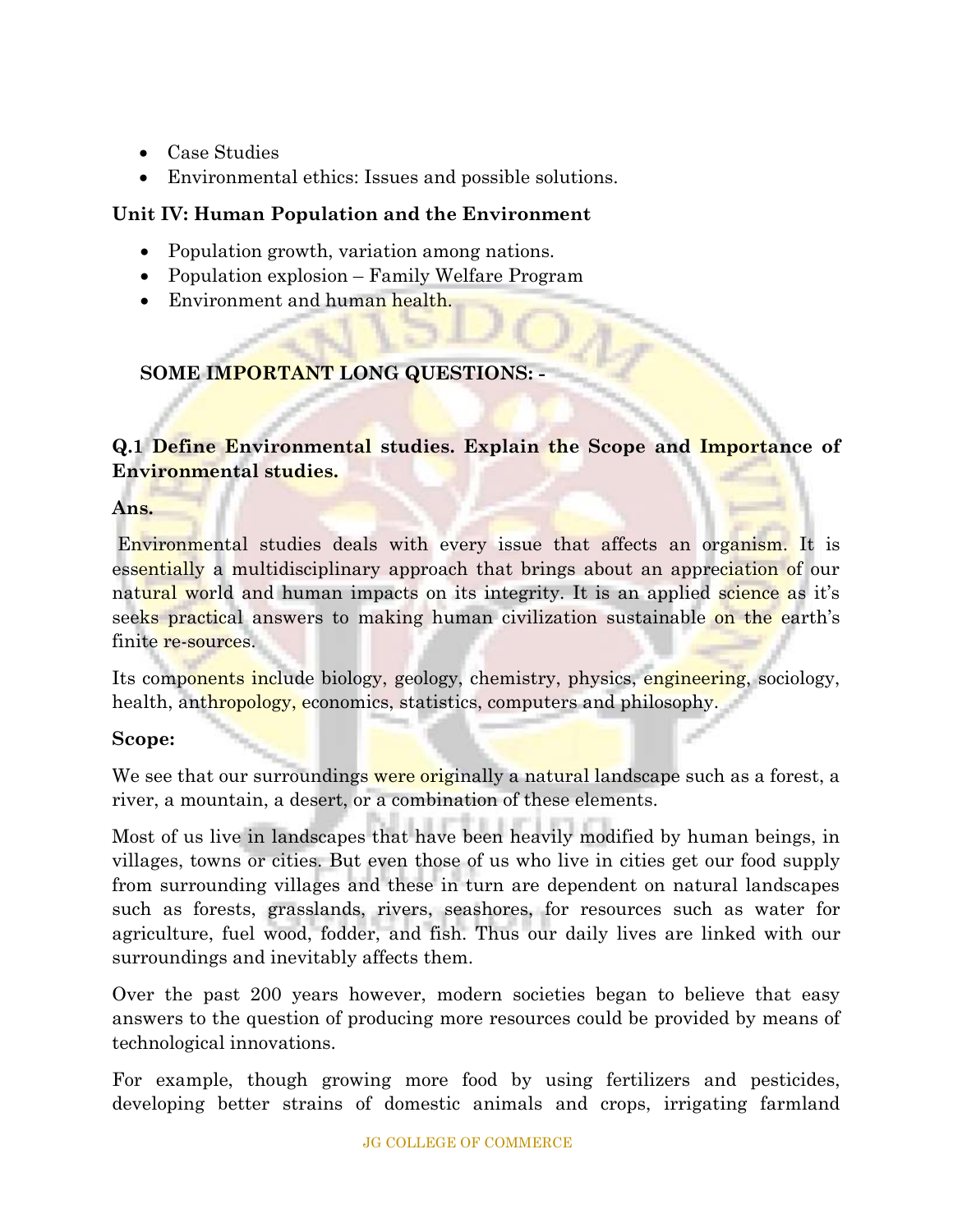through mega dams and developing industry, led to rapid economic growth, the ill effects of this type of development, led to environmental degradation.

The industrial development and intensive agriculture that provides the goods for our increasingly consumer-oriented society uses up large amounts of natural resources such as water, minerals, petroleum products, wood, etc. Non-renewable resources, such as minerals and oil are those which will be exhausted in the future if we continue to extract these without a thought for subsequent generations. Renew-able resources, such as timber and water, are those which can be used but can be regenerated by natural processes such as regrowth or rainfall.

#### **Importance:**

- Understand all the different aspects: To understand all the different aspects of our environment we need to understand biology, chemistry, physics, geography, resource management, economics and population issues.
- **Productive value of nature:** As scientists make new advances in fields such as biotechnology, we begin to understand that the world's species contain an incredible and uncountable number of complex chemicals.
- Aesthetic/Recreational value of nature: The aesthetic and recreational values that nature possesses enlivens our existence on earth. This is created by developing National Parks and Wildlife Sanctuaries in relatively undisturbed areas. In an urban setting, green spaces and gardens are vital to the psychological and physical health of city dwellers.
- The option values of nature: While we utilise several goods and services of nature and enjoy its benefits, we must recognize that every activity that we do in our daily lives has an adverse impact on nature's integrity. Our present generation has developed its economies and lifestyles on unsustainable patterns of life. However, nature provides us with various options on how we utilize its goods and services. The option value allows us to use its resources sustainably and preserve its goods and services for the future.

#### **Q.2 Explain Concept of an ecosystem. Describe Structure and function of an ecosystem in detail.**

#### **Ans.**

An 'Ecosystem' is a region with a specific and recognizable landscape form such as forest, grassland, desert, wetland or coastal area. The nature of the ecosystem is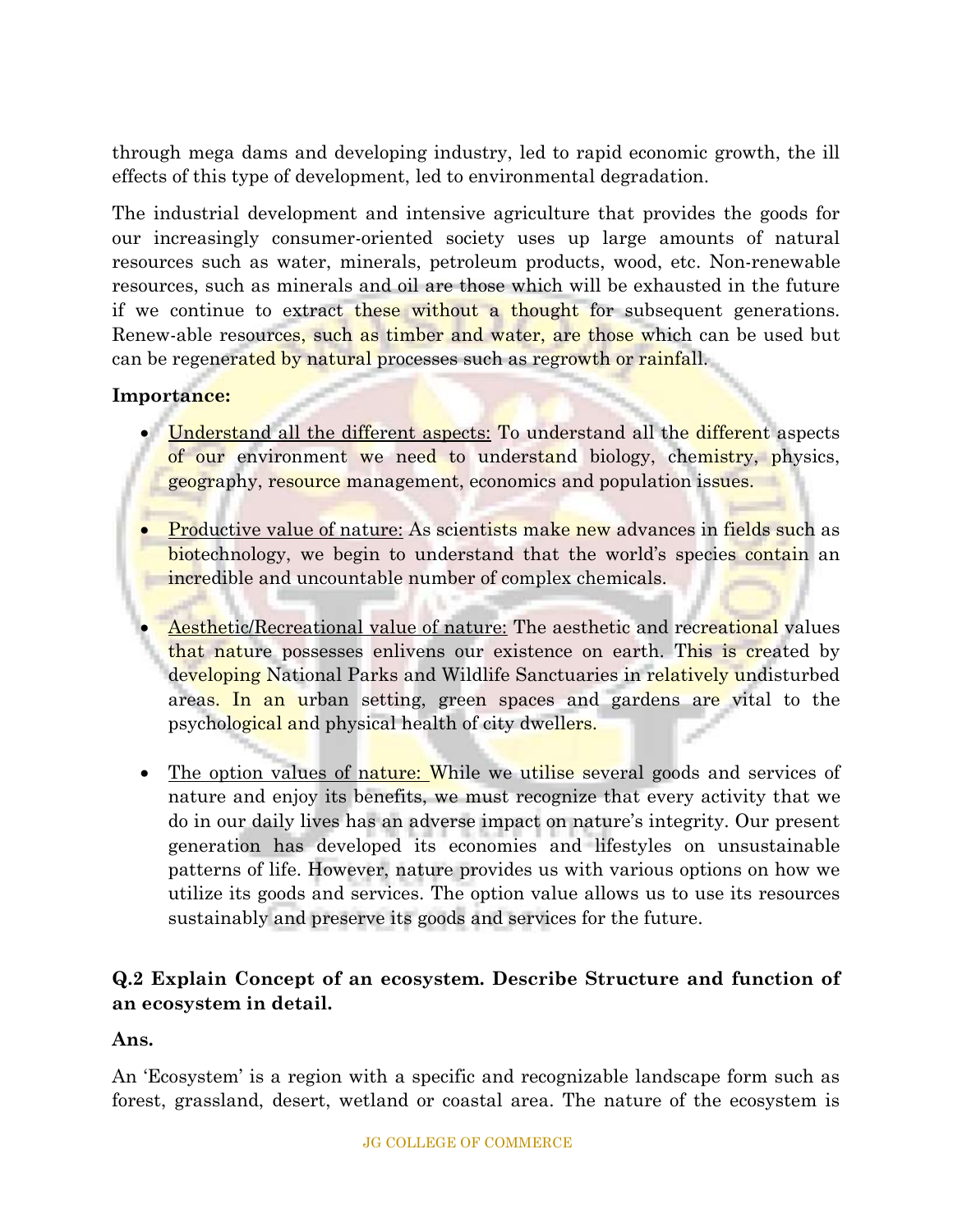based on its geo-graphical features such as hills, mountains, plains, rivers, lakes, coastal areas or islands. It is also controlled by climatic conditions such as the amount of sunlight, the temperature and the rainfall in the region. The geographical, climatic and soil characteristics form its non-living (abiotic) component. These features create conditions that support a community of plants and animals that evolution has produced to live in these specific conditions. The living part of the ecosystem is referred to as its biotic component.

Ecosystems are divided into following.

- 1) Terrestrial or land-based ecosystems
- 2) Aquatic ecosystems in water

#### **Structure of an ecosystem:**

Components that make up the structural aspects of an ecosystem include:

1) Inorganic aspects  $-$  C, N, CO2, H2O.

2) Organic compounds – Protein, Carbohydrates, and Lipids – link abiotic to biotic aspects.

- 3) Climatic regimes Temperature, Moisture, Light & Topography.
- 4) Producers Plants.
- 5) Macro consumers Phagotrophs Large animals.
- 6) Micro consumers Saprotrophs, absorbers fungi.

#### **Functions of Ecosystem**

#### **1) Energy cycles:**

All the functions of the ecosystem are in some way related to the growth and regeneration of its plant and animal species. These linked processes can be depicted as the various cycles. These processes depend on energy from sunlight. During photosynthesis carbon dioxide is taken up by plants and oxygen is released. Animals depend on this oxygen for their respiration. The water cycle depends on the rainfall, which is necessary for plants and animals to live. The energy cycle recycles nutrients into the soil on which plant life grows. Our own lives are closely linked to the proper functioning of these cycles of life.

#### **2) Food chains:**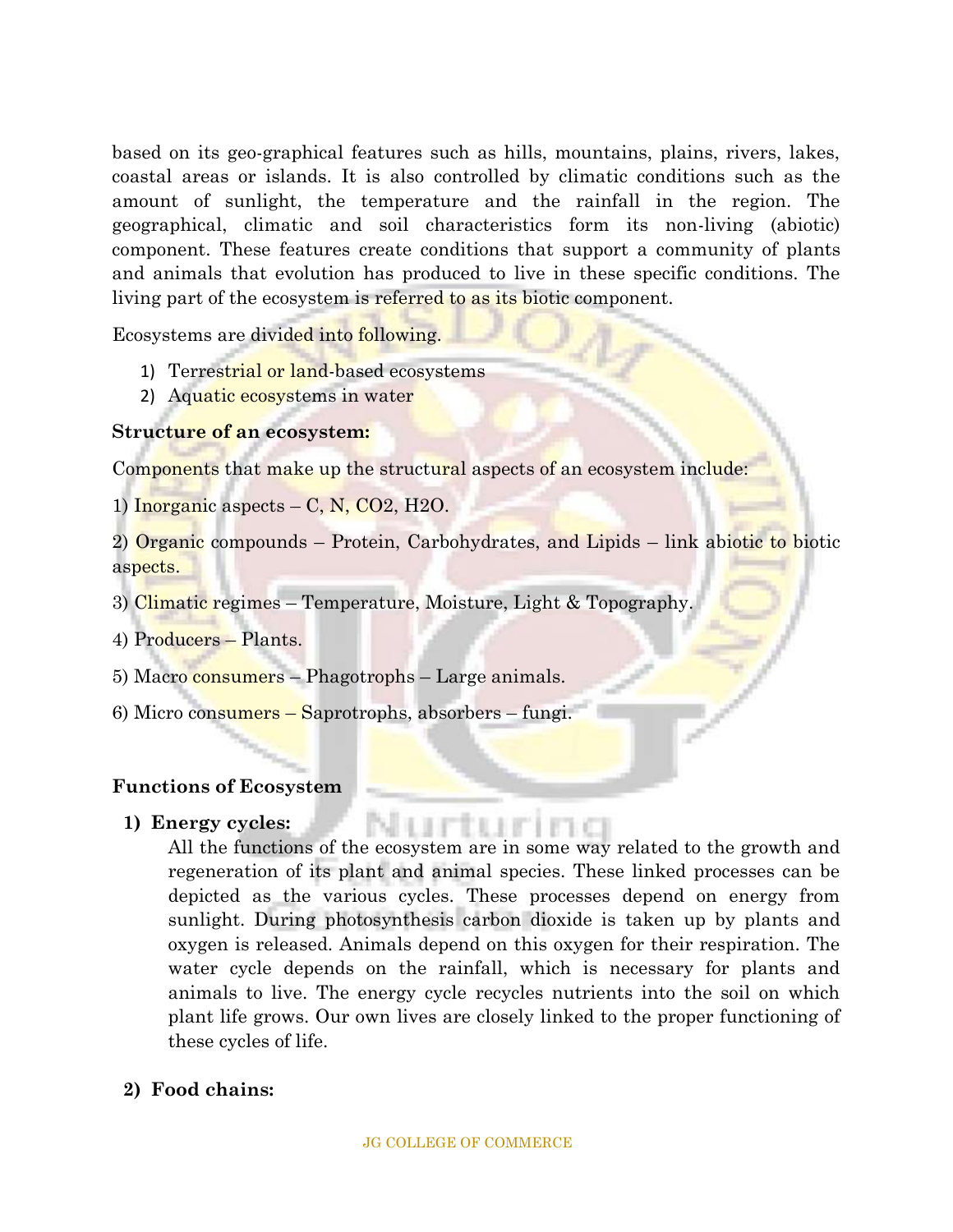The most obvious aspect of nature is that energy must pass from one living organism to another. When herbivorous animals feed on plants, energy is transferred from plants to animals. In an ecosystem, some of the animals feed on other living organisms, while some feed on dead organic matter. The latter form the 'detritus' food chain. At each linkage in the chain, a major part of the energy from the food is lost for daily activities.

#### **3) Diversity-interlinkages between organisms:**

Biological diversity includes all plants, animals, microorganisms, the ecosystems of which they are part, and the diversity within species, between species, and of ecosystems

#### **4) Nutrient cycles-biogeochemical cycles:**

Biogeochemical cycles mainly refer to the movement of nutrients and other elements between biotic and abiotic factors. The earth obtains energy from the sun which is radiated back as heat, rest all other elements are present in a closed system. The major elements include:

- **Carbon**
- Hydrogen
- Nitrogen
- Oxygen
- **Phosphorus**
- Sulphur

These elements are recycled through the biotic and abiotic components of the ecosystem. The atmosphere, hydrosphere and lithosphere are the abiotic components of the ecosystem.

#### **5) Evolution:**

**Evolution:**<br>If organisms collectively have a significant impact on their environment, to ignore the organism–environment feedback may lead to serious flaws in predictions of the qualitative direction of evolution and expected species' traits in ecological systems. We focus on the evolution of plant defense against herbivores as an example, assuming for the time being that herbivores only consume plants and do not provide them with any indirect benefits.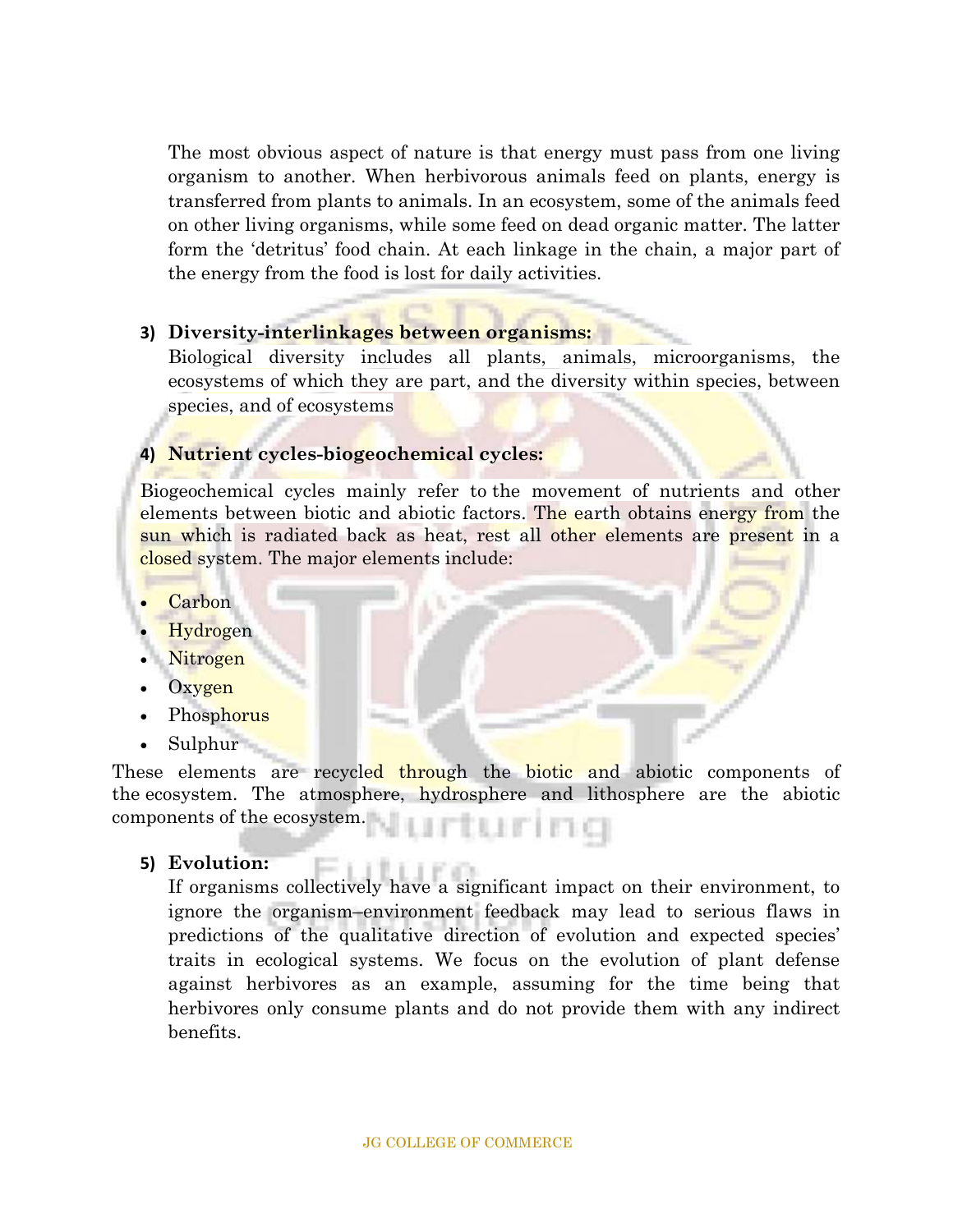#### **Q.3 Give a short note on Water conservation, rain water harvesting and watershed management.**

#### **Ans.**

## **1) Water conservation:**

Conserving water has become a prime environmental concern. Clean water is becoming increasingly scarce globally. With deforestation surface runoff increases and the sub soil water table drops as water has no time to seep slowly into the ground once vegetation is cleared.

When we waste water, we do not realise that it is affecting the lives of all of us in so many different ways. Water has to be equitably and fairly distributed so that household use, agriculture and industry all get a share of the water. It's over use and misuse due to various activities that waste water or cause pollution has led to a serious shortage of potable drinking water. Thus water conservation is linked closely with overall human well-being.

Traditional systems of collecting water and using it optimally have been used in India for many generations. These have been forgotten in the recent past. Conserving water in multiple small percolation tanks and 'jheels' was important in traditional forms of agriculture. Villages all over the country had one or more common 'talabs' or tanks from which people collected or used water carefully.

#### **2) Rain water Harvesting:**

Current technologies of rainwater harvesting require that all roof and terrace water pass down into a covered tank where it can be stored for use after the monsoon. This is most advantageous in arid areas where clean water is very scarce. However, there are practical difficulties such as constructing large storage tanks which are expensive. Nurturing

Another way of using rooftop rainwater harvesting is to collect it so that it percolates into the ground to recharge wells instead of flowing over the ground into rivers. Thus, by recharging ground water harvested from rooftops, the water table rises and the surrounding wells retain water throughout the year.

## **3) Watershed Management:**

The management of a single unit of land with its water drainage system is called watershed management. It is a technique that has several components. This includes soil and water management and developing vegetative cover. The natural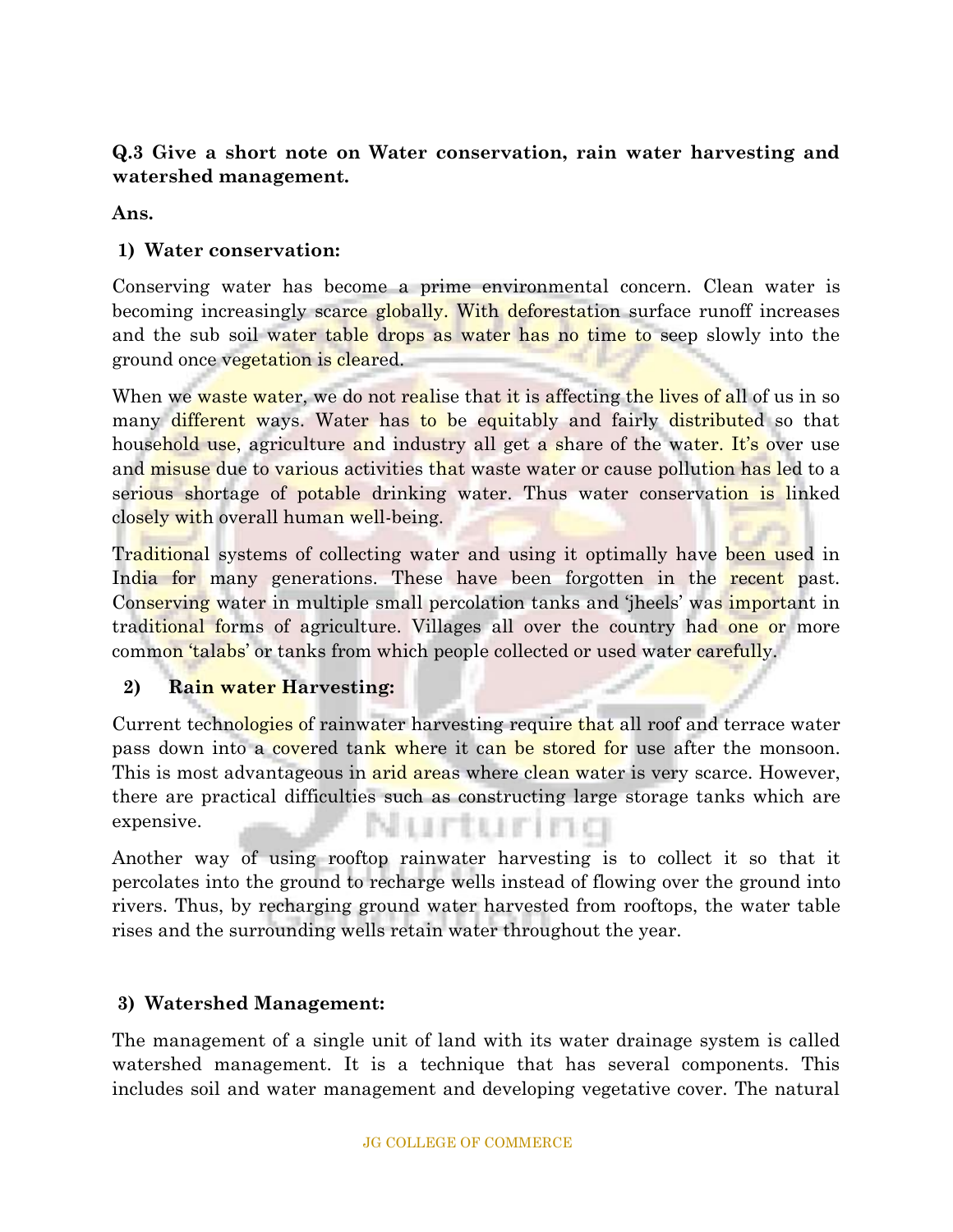drainage pattern of a watershed unit if managed appropriately can bring about local prosperity by a year round abundance of water that improves the quality of human life in the area.

Watershed management begins by taking control over a degraded site through local participation. People must appreciate the need to improve the availability of water both in quantity and quality for their own area. Once this is adequately demonstrated, the community begins to understand the project, people begin to work together in the activities that lead to good watershed management.

#### **Q.4 what is Environmental ethics? Brief about the issues and their possible solution concerned with environmental ethics.**

**Ans.** 

Environmental ethics deals with issues related to the rights of individuals that are fundamental to life and well-being. This concerns not only the needs of each person today, but also those who will come after us. It also deals with the rights of other living creatures that inhabit our earth.

 There are set of 8 propositions which are of great relevance to the **ethical issues** that are related to environmental concerns. These includes:

1) Environmental destruction is largely caused by the consumption of the rich.

2) The worst sufferers of environmental destruction are the poor.

3) Even where nature is being 'recreated', as in afforestation, it is being transformed away from the needs of the poor and towards those of the rich.

4) Even among the poor, the worst sufferers are the marginalised cultures and occupations, and most of all, women.

5) There cannot be proper economic and social development without a holistic understanding of society and nature.

6) If we care for the poor, we cannot allow the Gross Nature Product to be destroyed any further. Conserving and recreating nature has become our highest priority.

7) Gross Nature Product will be enhanced only if we can arrest and reverse the growing alienation between the people and the common property resources. In this we will have to learn a lot from our traditional cultures.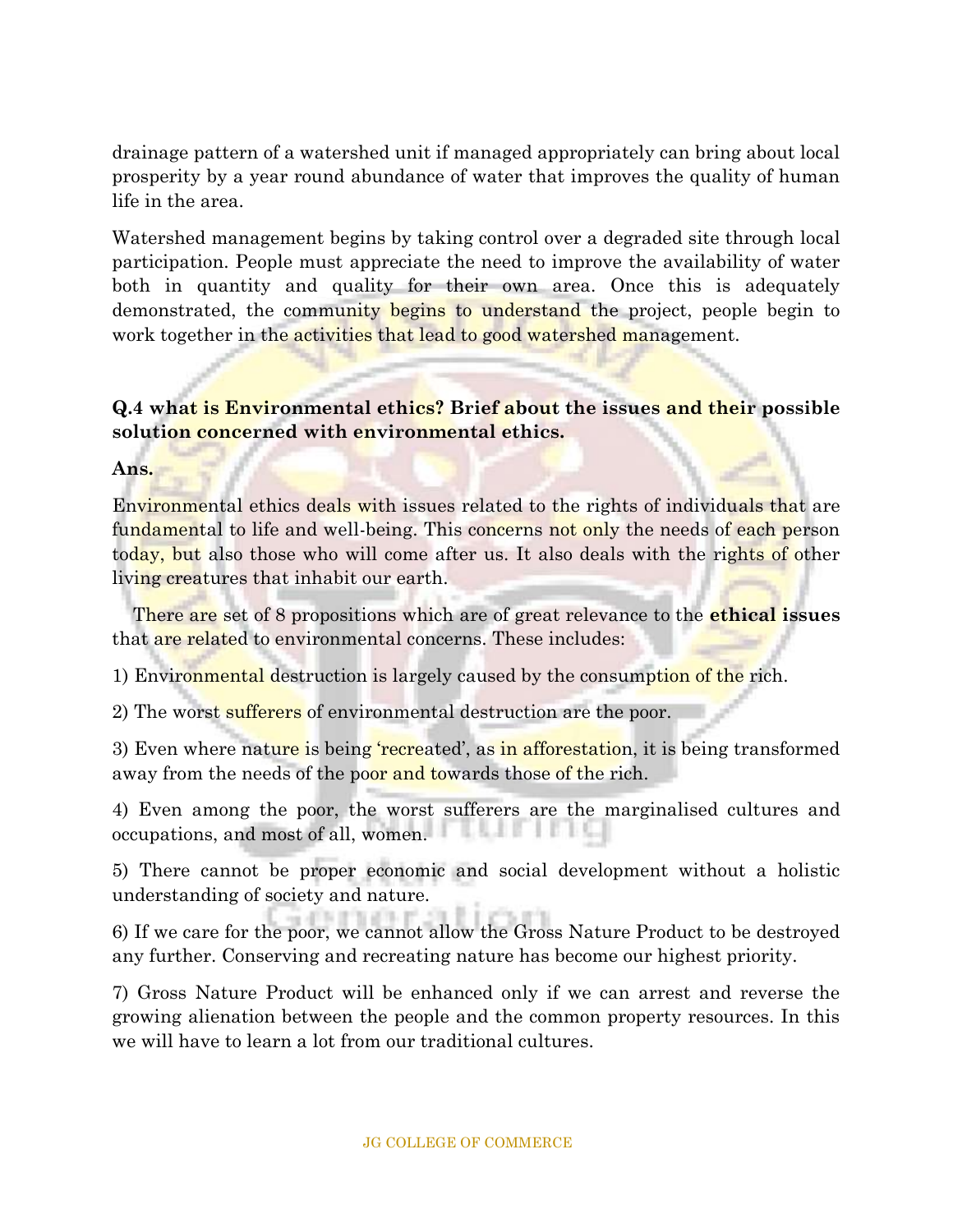8) It is totally inadequate to talk only of sustainable rural development, as the World Conservation Strategy does. We cannot save the rural environment or rural people dependent on it, unless we can bring about sustainable urban development.

#### **Solutions related to ethical issues:**

- Need for Gender Equity
- Urban rural equity
- Preserving resources for future generations
- The rights of animals
- Environment education and awareness

#### **Q.5 Give a note on population growth. How it varies among nations?**

**Ans**.

Our global human population, 6 billion at present, will cross the 7 billion mark by 2015. The needs of this huge number of human beings cannot be supported by the Earth's natural resources, without degrading the quality of human life.

In the near future, fossil fuel from oil fields will run dry. It will be impossible to meet the demands for food from existing agro systems. Pastures will be overgrazed by domestic animals and industrial growth will create ever-greater Problems due to pollution of soil, water and air. Seas will not have enough fish. Larger ozone holes will develop due to the discharge of industrial chemicals into the atmosphere, which will affect human health.

Global warming due to industrial gases will lead to a rise in sea levels and flood all low-lying areas, submerging coastal agriculture as well as towns and cities. Water 'famines' due to the depletion of fresh water, will create unrest and eventually make countries go to war. The control over regional bio-logical diversity, which is vital for producing new medicinal and industrial products, will lead to grave economic conflicts between biotechnologically advanced nations and the biorich countries. Degradation of ecosystems will lead to extinction of thousands of species, destabilizing natural ecosystems of great value.

These are only some of the environmental problems related to an increasing human population and more intensive use of resources that we are likely to face in future. These effects can be averted by creating a mass environmental awareness movement that will bring about a change in people's way of life.

Only 15% of the world's population in the developed world is earning 79% of income! Thus the disparity in the extent of per capita resources that are used by people who live in a 'developed' country as against those who live in a 'developing'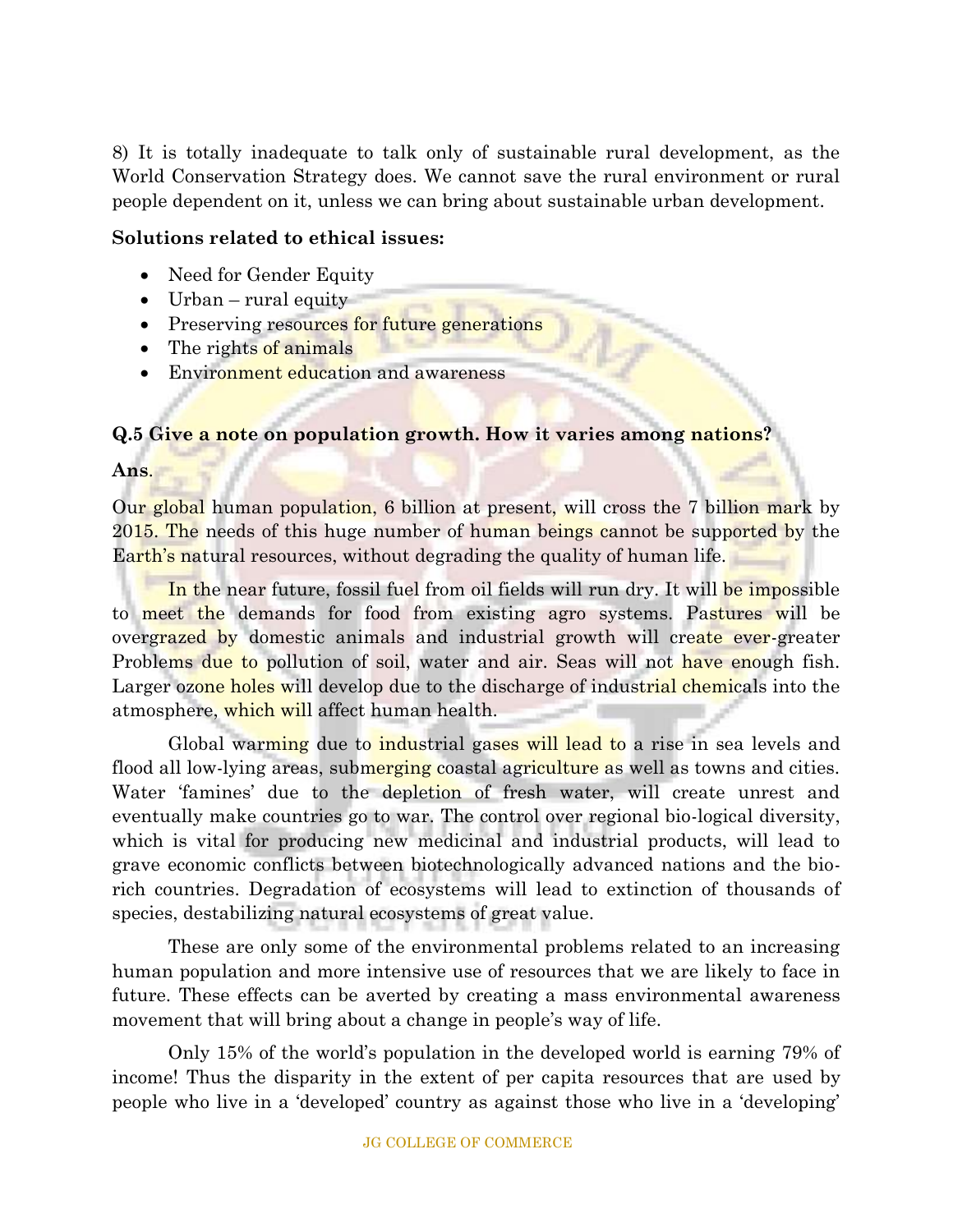country is extremely large. Similarly, the disparity between the rich and the poor in India is also growing.

The increasing pressures on resources place great demands on the in-built buffering action of nature that has a certain ability to maintain a balance in our environment. However, current development strategies that essentially lead to short-term gains have led to a breakdown of our Earth's ability to replenish the resources on which we depend.

## **MCQS:-**

#### **1) Environmental studies is defined as the branch that deals with the:**

(a) Design, study, and discovery of new materials.

(b) The study of humanities, social, biological, and physical sciences.

(c) Incorporate the information and physical sciences.

(d) Approach about the natural world and the impact of humans on its integrity.

### **2) Which element is considered the largest source of world's commercial energy consumption?**

- (a) Coal
- (b) Oil
- (c) Natural gas
- (d) Nuclear

**3) \_\_\_\_\_\_\_\_\_\_\_\_\_ is not constituted in ecosystem.**

uture

#### (a) cloths

(b) Soil

- (c) Air
- (d) Water

**4) \_\_\_\_\_\_\_\_\_\_\_ are a group of organisms consisting of small animals like worms, insects, bacteria and fungi.**

Nurturing

(a) Carnivores

(b) Herbivores

(c) Gramnivores

(d) Detrivores

**5) An ecosystem when there are very large number of interlinked chains called \_\_\_\_\_\_\_\_\_\_\_.**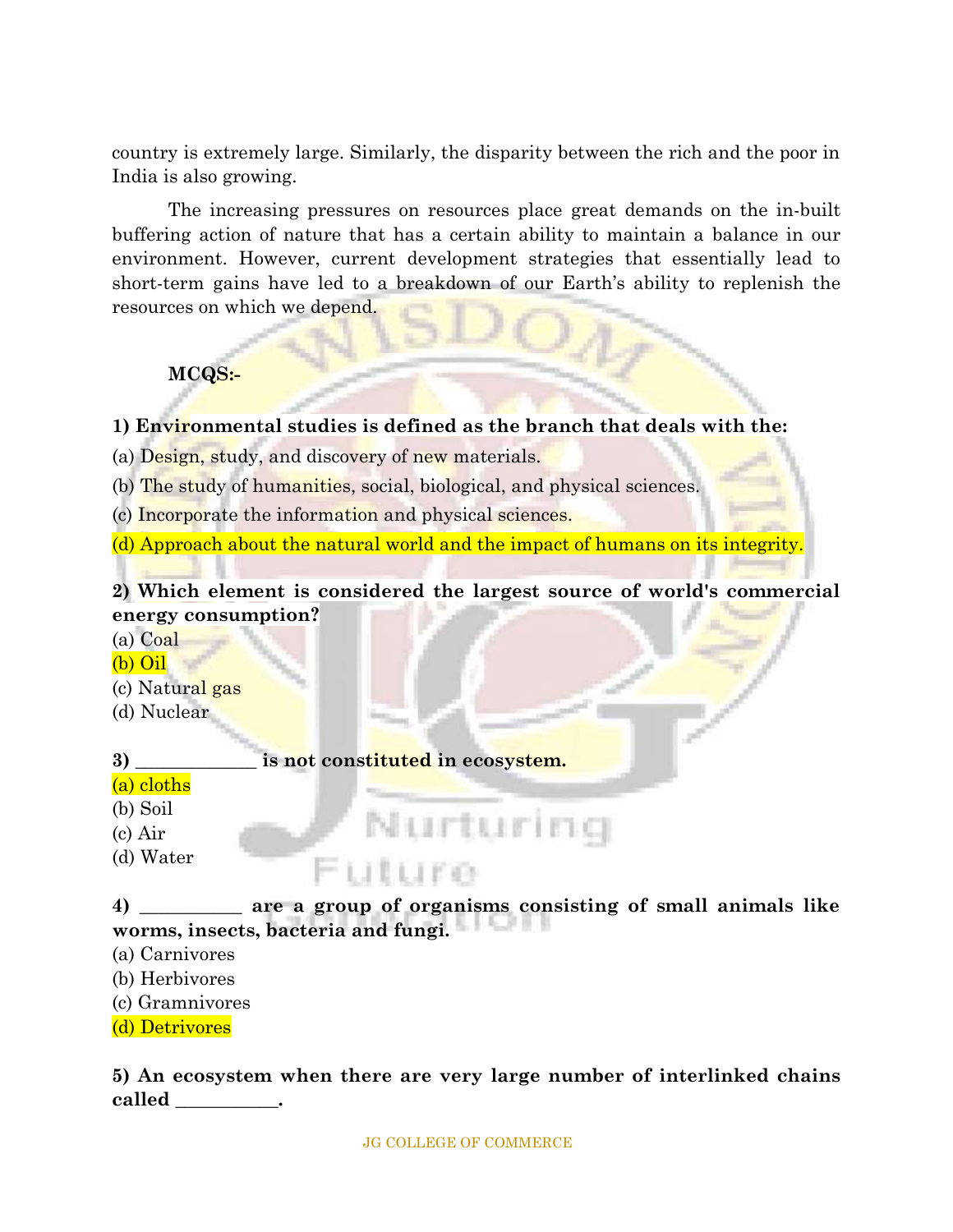#### (a) Food Web

- (b) Food clock
- (c) Food fire
- (d) Food Pyramid

#### **6) Scientific research, bird-watching, ecotourism etc are part of \_\_\_\_\_\_\_\_\_\_\_\_\_ value.**

- (a) Non-consumptive use value
- (b) Consumptive use value
- (c) Productive use value
- (d) Option value

#### **7) Which amongst the following is considered as terrestrial ecosystem?**

- (a) Wetland
- (b) Delta
- (c) Marine
- (d) Grassland

#### **8) \_\_\_\_\_\_\_\_\_ can be catered as indirect use of product.**

- (a) Medicine
- (b) Fruits

#### (c) Drugs and chemicals

(d) Roots

**9) \_\_\_\_\_\_\_\_\_\_\_\_\_\_\_\_\_is a wide range of landscapes in which the vegetation is mainly formed by grasses and small annual plants are adapted to India's various climatic conditions.**

- (a) Dessert Ecosystem
- Nurturing (b) Grassland Ecosystem
- (c) Aquatic Ecosystem
- (d) Marine Ecosystem

## **10) The term ecosystem was coined by\_\_\_\_\_\_\_**

- (a) Warming
- (b) Tansle
- (c) Odum
- (d) Haeckel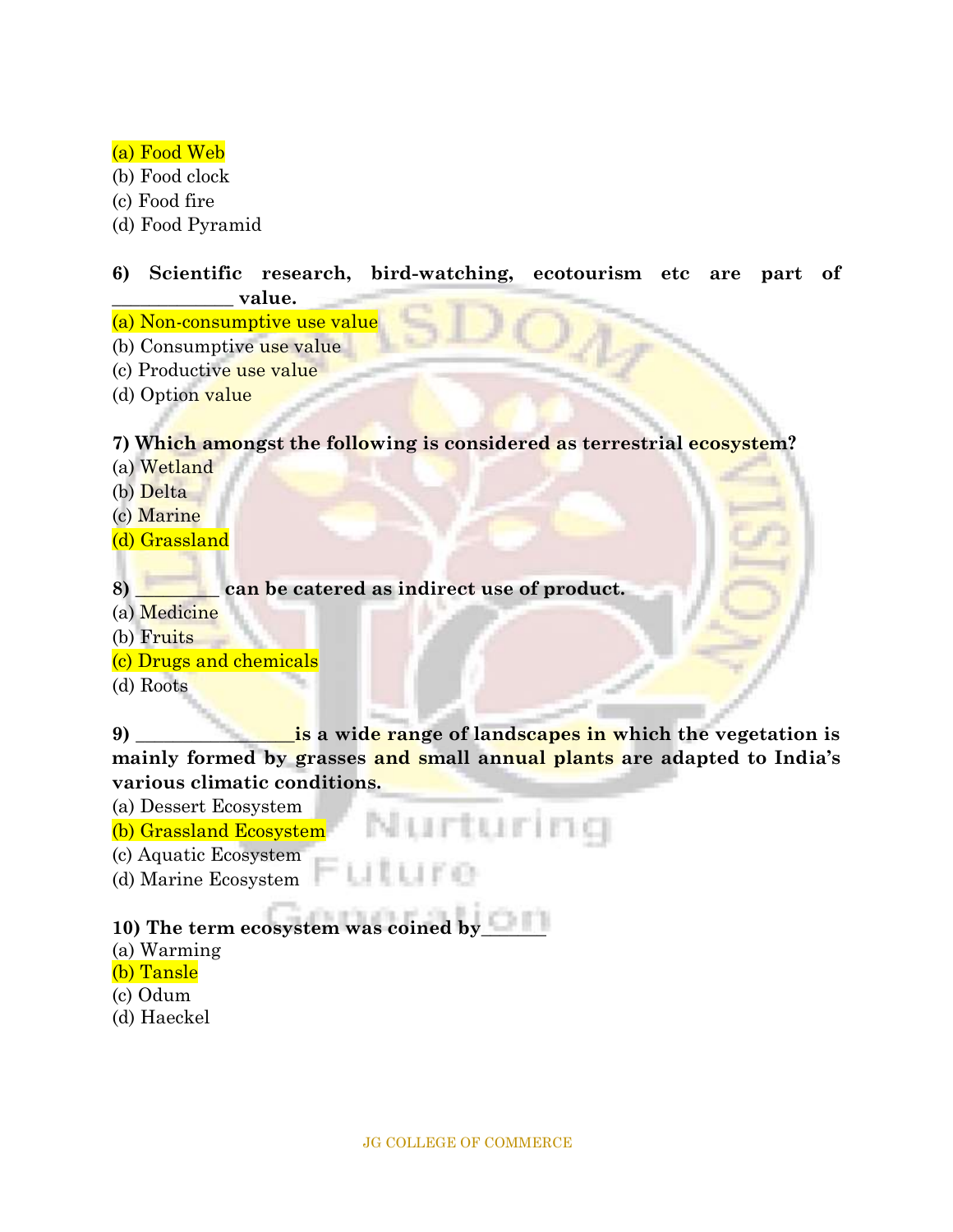#### **11) The breakdown of detritus into small particles by earthworm is a process called\_\_\_\_\_\_\_\_**

- (a) Catabolism
- (b) Mineralization
- (c) Humification
- (d) Fragmentation

#### **12) If we combine all the ecosystems present on earth, then it is called**

- (a) Biome
- (b) Habitat
- (c) Biosphere
- (d) Ecology

## **13) All the energy in a food chain originates from\_\_\_\_\_\_\_\_**

- (a) Plants
- (b) Sun
- (c) Sea
- (d) All of the above

#### **14) What are the two main types of drip irrigation?**

#### (a) Surface and Subsurface drip irrigation

- (b) Under and Subsurface drip irrigation
- (c) Top and Surface drip irrigation
- (d) Top and under drip irrigation

#### **15) Which one of the following is the benefit of rainwater harvesting?**

#### (a) Flood mitigation

- (b) Provide a lot of water to play
- (c) Create good aesthetic view
- (d) Decrease the ground water level

## **16) What is the name of the process to clean water using filters?**

- (a) Sublimation
- (b) Oxidation
- (c) Rain water harvesting
- (d) Purification

## **17) Which one of the following is the major environmental issues?**

(a) Employment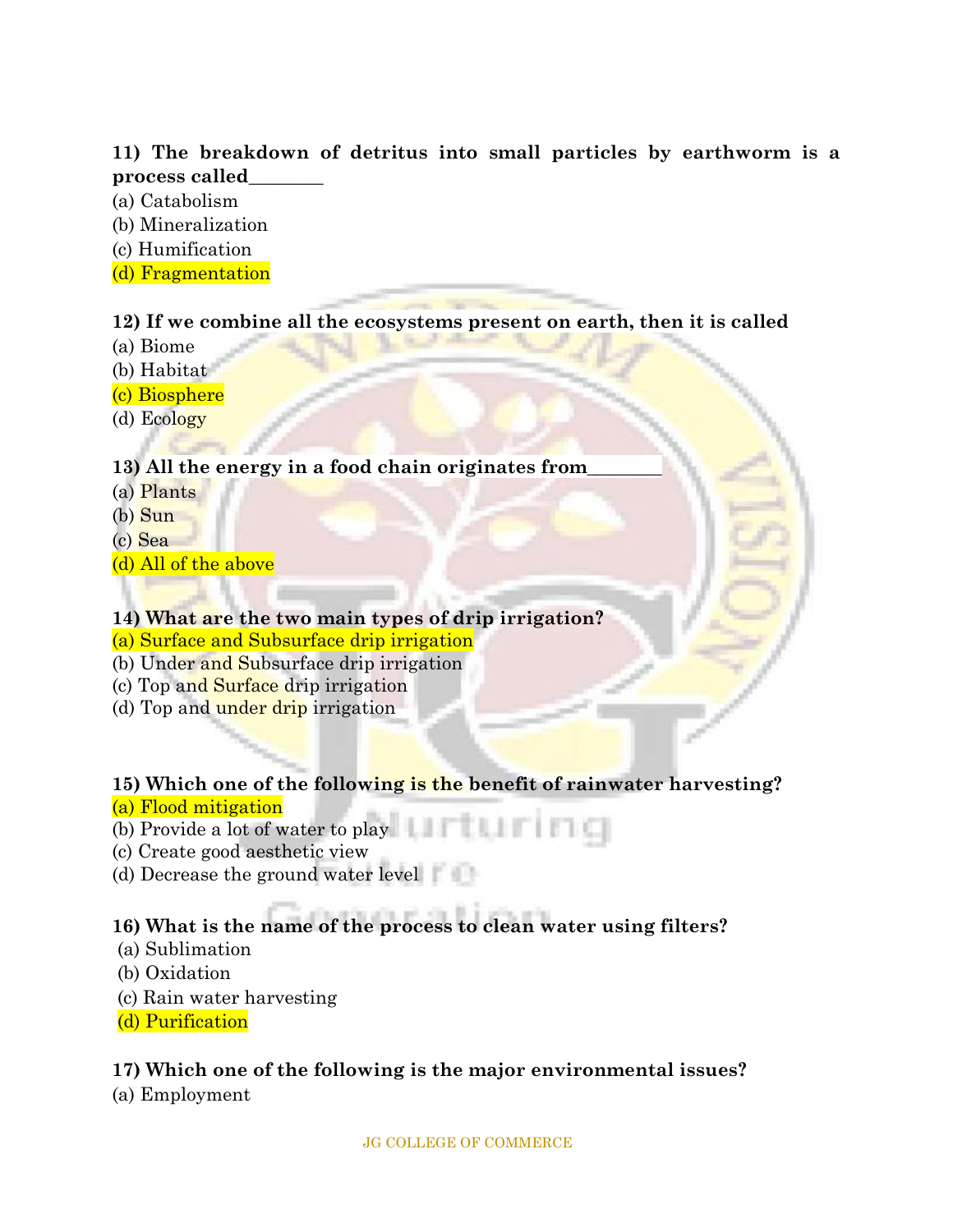#### (b) Use of resource

(c) Use of economy

(d) Education

#### **18) Which movement could be construed as the foundation of feminist political ecology in India?**

 $O_A$ 

- (a) Swadeshi movement
- (b) Satyagrah movement
- (c) Independence movement
- (d) Chipko movement

#### **19) Which type of farming is sustainable?**

- (a) Plantation
- (b) Shifting cultivation
- (c) Nomadic Grazing
- (d) Cattle ranching

#### **20) Eco-tourism should lead**

- (a) Environmental tourism
- (b) Sustainability
- (c) Sustainable Tourism
- (d) Sustainable use of resource

#### **21) Which one of the following is a result of overpopulation?**

- (a) Adequate storage of natural resources
- (b) Pressure on land and other renewable resources
- (c) Increasing the amount of forest
- (d) Decrease the shortage of water

#### **22) What is the reason for poor standard of living and malnutrition in**  L.L **India?**

#### (a) Due to overpopulation

- **ION** (b) Due to environmental condition
- (c) Due to absence of natural resources
- (d) Due to poor economy of India

#### **(23) What is India's global rank in population?**

- (a) First
- (b) Second
- **(c) Third**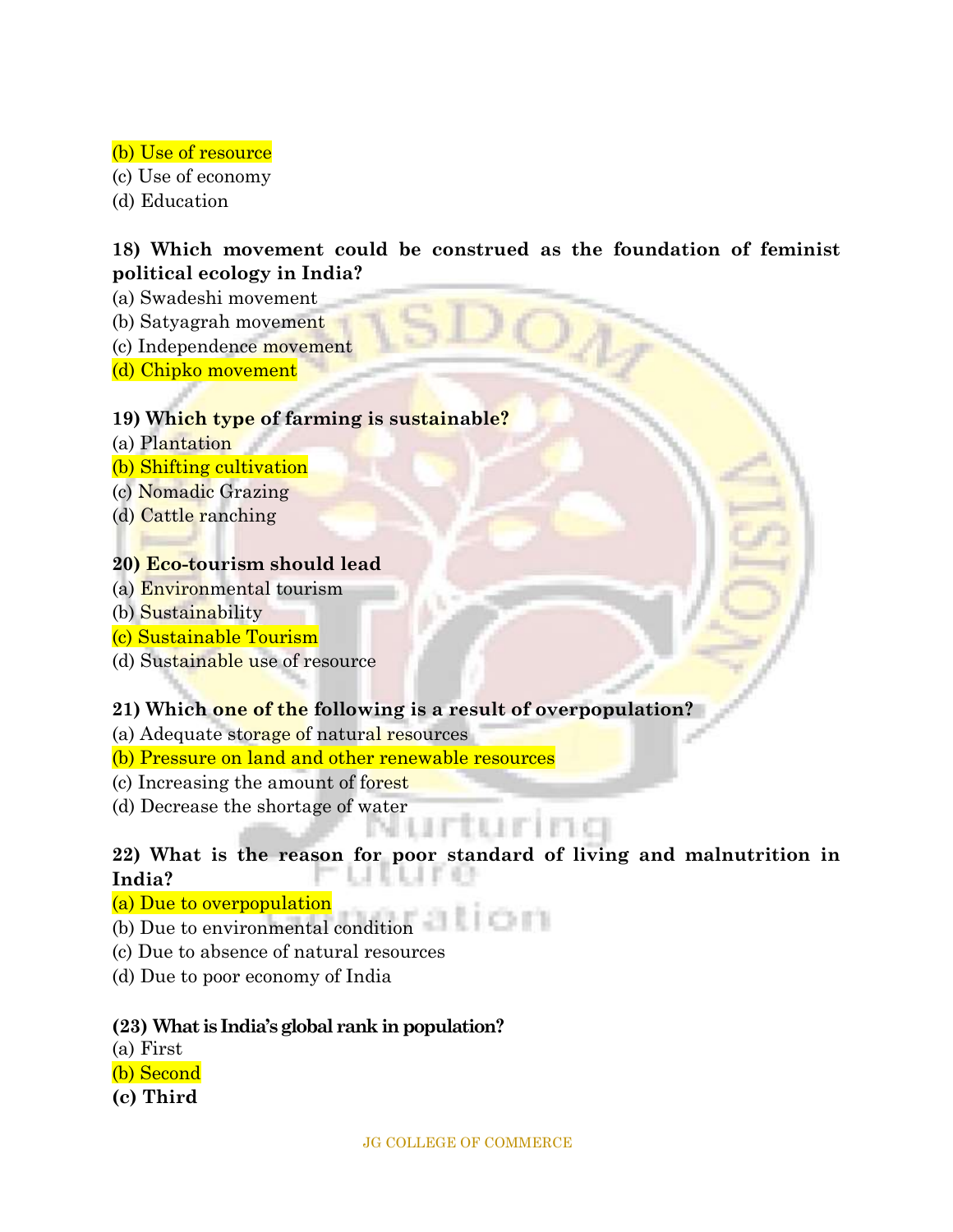(d) Fourth

#### **(24) \_\_\_\_\_\_\_\_\_\_\_ is considered as infectious disease.**

#### (a) Tuberculosis

- (b) Malaria
- (c) Diarrhea
- (d) None of the above

#### **25) Child neglect consists of:**

- (a)Failure to provide for the child's basic physical needs; food, shelter clothing
- (b) Failure to provide proper medical care for the child, including immunizations
- (c) Failure to provide appropriate supervision
- (d) All of the above

#### **26) Which of the following structures are involved in the delivery of child welfare services?**

- (a) The children's bureau
- (b) Title IVB of the Social Security Act
- (c) State child welfare departments

(d) All of the above

#### **27) Which one of the following is the main target of family welfare programs?**

Nurturing

(a) Children below 12 years

(b) Couple in a fertile age

(c) Women after fertile age

(d) Man after fertile age

## **SOFTHERNE**

t Lir ea

**28) Which organization works as an administrative unit for implementation of Family Welfare Program in all districts of the State and functioning at State Head quarter?**

- (a) The District Family Welfare Bureau
- (b) The National Family Welfare Bureau